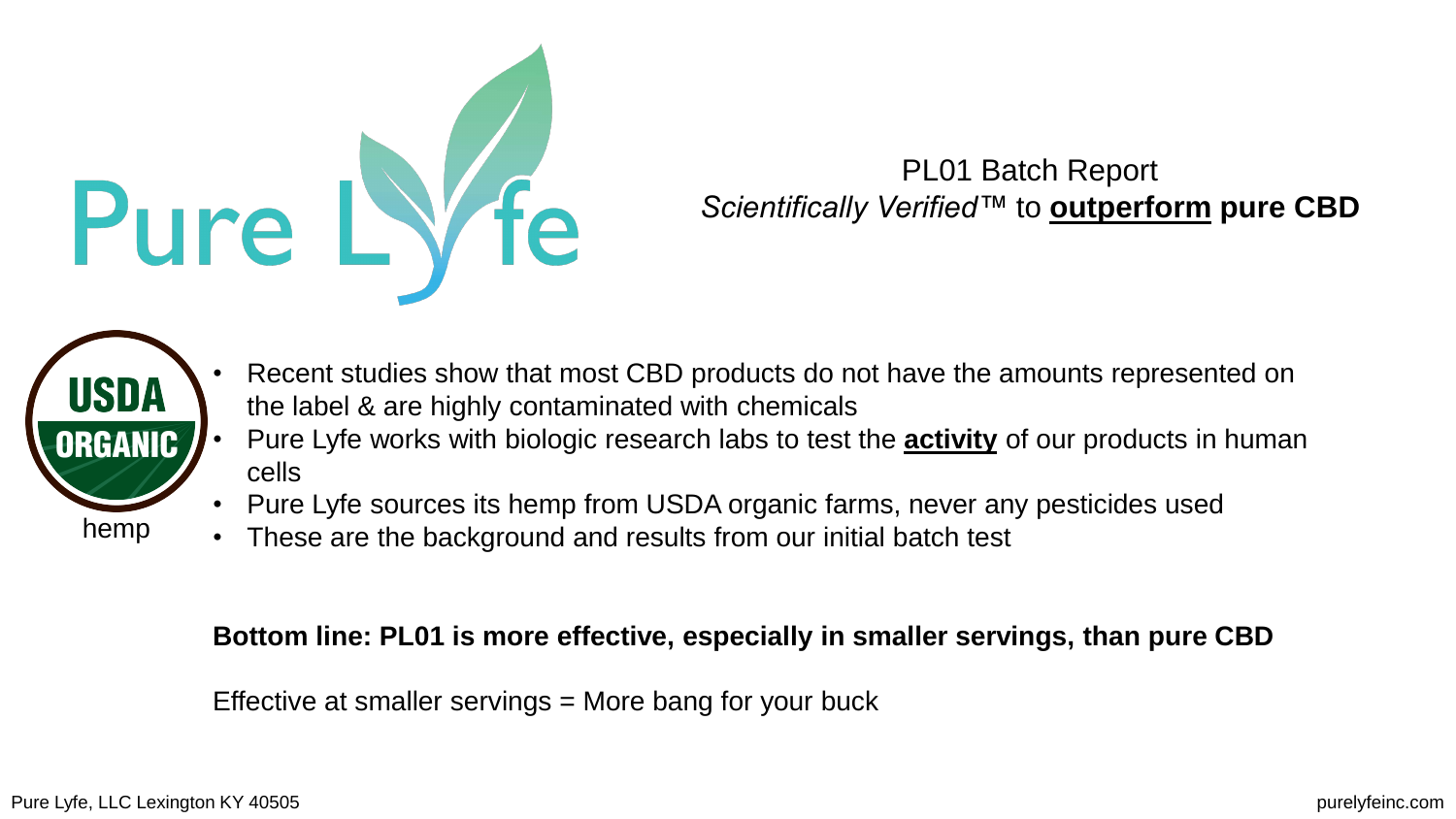#### **Introduction**

Many emerging industries undergo periods where sorting out who can supply high quality products can be challenging for the consumer. This is no different for hemp/CBD products. A 2017 study conducted by the University of Pennsylvania found that only 30% of the CBD products tested were within 10% of the level they promised on the label and another study by Ellipse Analytics found 70% of the topselling CBD products were "highly contaminated".

In order to ensure quality for our customers we not only provide  $3<sup>rd</sup>$  party analytical results on the components of the product, often referred to as a certificate of analysis or COA, we also test each batch to verify its performance against pure CBD to ensure its effectiveness. **Our tests involve measuring the expression of specific genes in human cells, which through the induction of immune & inflammatory responses, we believe is an indication of the effect of the stresses that we all encounter in everyday life "stress genes".** This is the report for our first batch of hemp products "PL01". **The lower the expression, the better.** 

#### **Background of the experiment**

Human cells were grown in the presence of hemp cannabinoid extract PL01 and pure CBD in medium chain triglyceride oil (MCT) for 24 hours. In the experiment, concentrations were normalized to 50 mg/mL (our full-strength products concentration), and further diluted to 10, 5, 2.5, and 1.25 µg/mL. Cells were then stimulated with specific chemicals to increase stress gene expression. Cells were harvested 6 hours post stimulation and the mRNA expression levels of stress genes were assessed by quantitative polymerase chain reaction (qPCR). Stress gene expression was normalized to b-Actin control expression.

Untreated/Unstimulated- No Cannabinoid pre-conditioning, no stress gene stimulation. MCT- Coconut oil with high composition of medium chain triglycerides (MCT). PL01 - Full spectrum extract from hemp. CBD/MCT- >99% purified cannabidiol (CBD) isolate dissolved in MCT.



#### Pure Lyfe, LLC Lexington KY 40505 purelyfeinc.com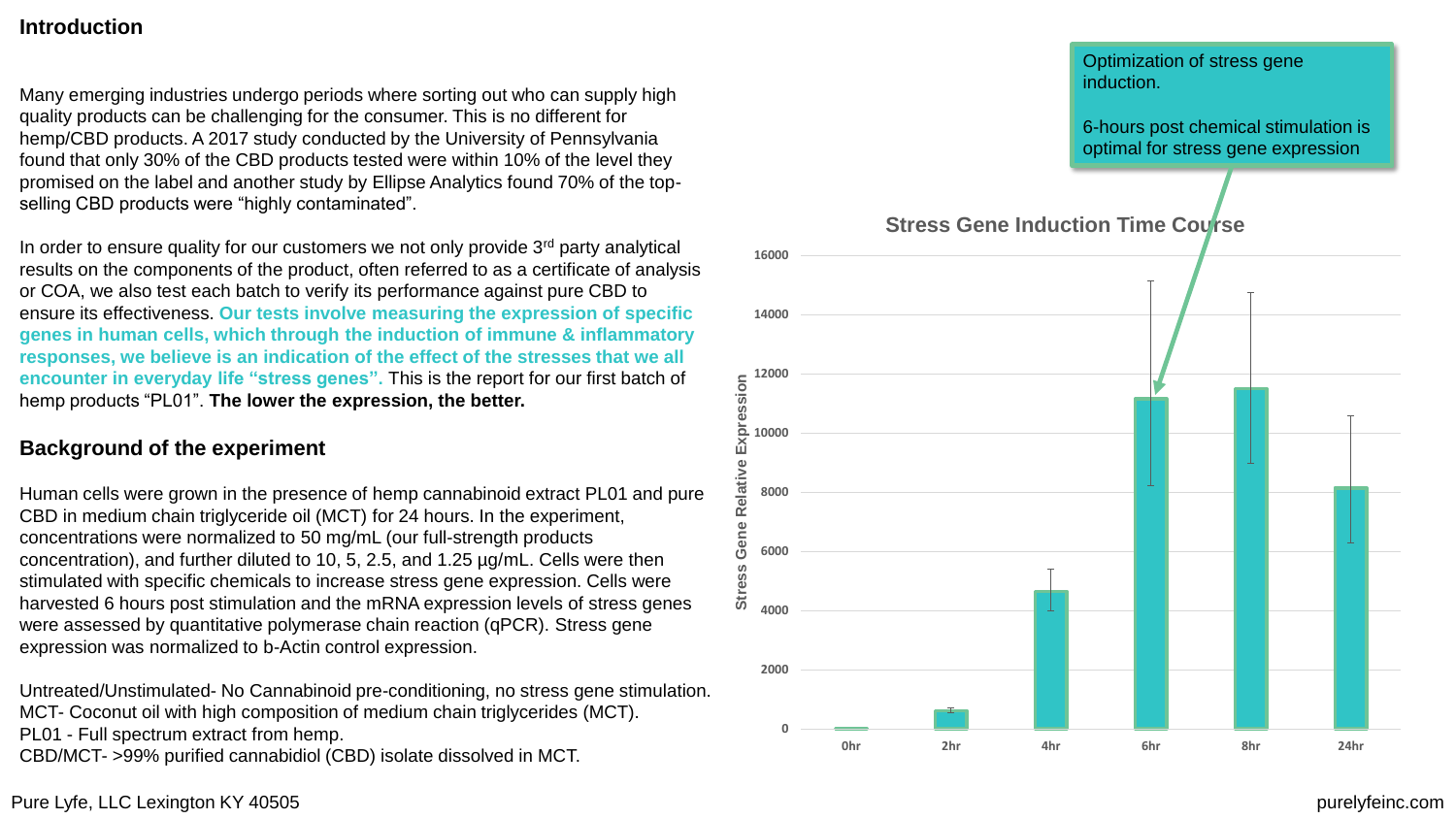### **PL01 vs. Pure CBD**

At lower servings PL01 significantly reduces everyday stress, whereas pure CBD has little to no effect.

At the highest servings pure CBD almost catches up but PL01 maintains superiority in effectiveness.

These data indicate that **PL01 may be a more effective, safer and more cost-effective product than pure CBD**.

Stress gene expression is induced in cells & MCT oil alone does not reduce expression

Untreated  $=$  no induction of stress genes. As expected, there is no expression



Pure Lyfe, LLC Lexington KY 40505 purelyfeinc.com